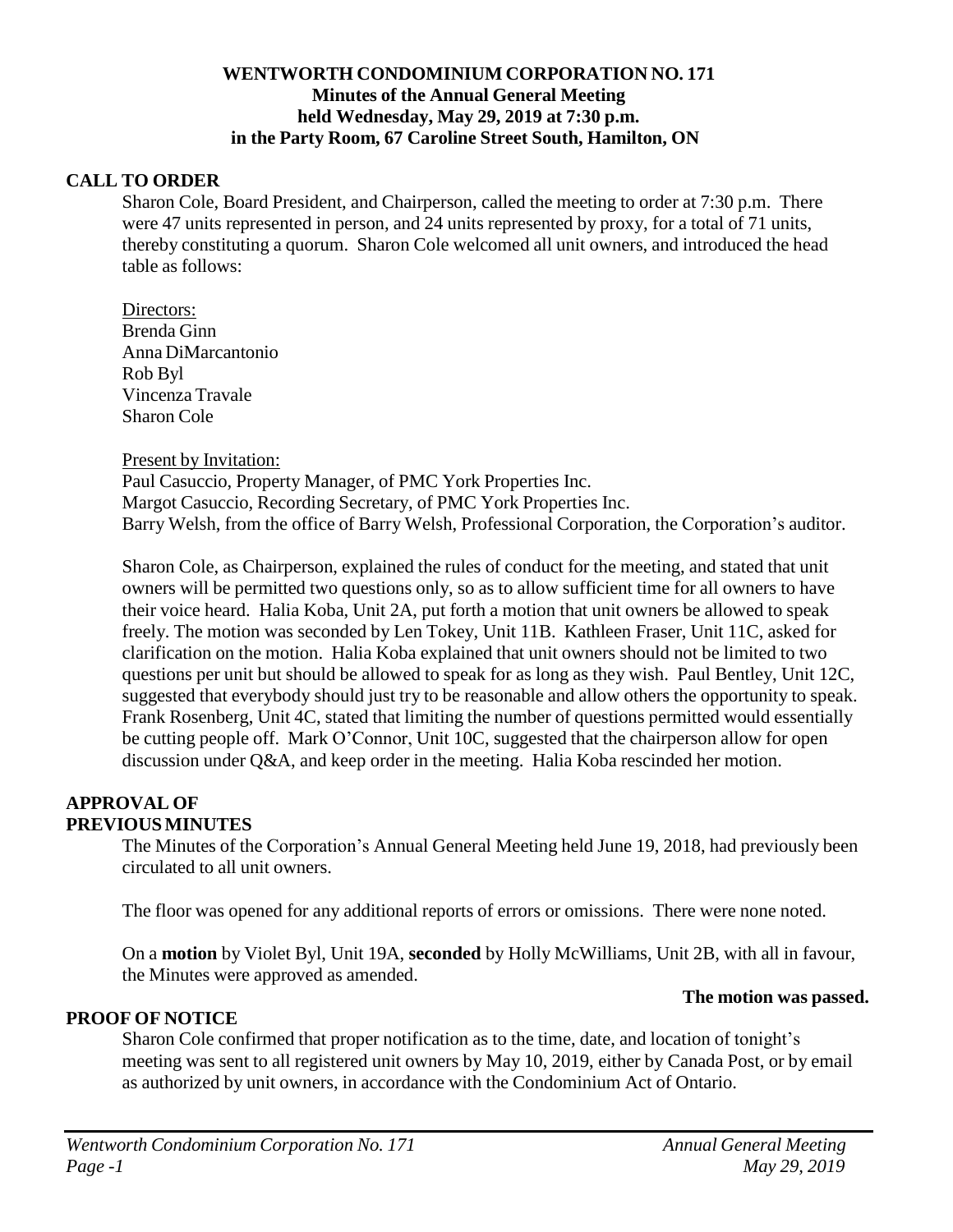## **AUDITED FINANCIAL STATEMENTS**

Barry Welsh, representative of the firm Barry Welsh, Professional Corporation, highlighted the audited financial statements for the fiscal year ending December 31, 2018. The auditor's report stated that this firm had performed an independent review of the financial information and found the statements to reflect fairly the financial position of the Corporation as at December 31, 2018.

The floor was opened for questions and/or comments from the unit owners.

Marie Copeland, Unit 8C, asked the auditor's opinion as to how much should be in the Reserve Fund. Barry Welsh responded that this would be determined by a professional Reserve Fund Study, which needs to be updated every three years. Currently the corporation is meeting its obligations and is fully up to date with a reserve fund study.

Barry Welsh was thanked for his attendance at the meeting, and was excused at 7:45 p.m.

#### **APPOINTMENT OF CORPORATION'SAUDITOR**

It was the recommendation of the board to re-appoint Robert Welsh, CPA, CA, to act as auditor for the upcoming fiscal year ending December 31, 2019, at a fee to be determined by the board of directors.

On a **motion** by Jim Somerville, Unit 18D, **seconded** by Paul Steele, Unit 3D, and carried with all in favour, the firm of Barry Welsh was re-appointed as the Corporation's auditor.

### **The motion was passed.**

## **REPORT FROM THE BOARD OF DIRECTORS**

Sharon Cole, on behalf of the board of directors, addressed the unit owners and highlighted some of the major repair and maintenance items which had been undertaken over the previous year, including;

- P1/P2 Hallways and P1/P2 Exhaust Fan;
- Building Environmental Study;
- Non-Smoking Rules:
- P1 Electrical Room leak;
- P1 Garage floor cracks;
- Major outdoor project Building Cladding "EIFS System";
- Reserve Fund Study Update;
- Relief Superintendent.

Future planned projects include;

- Re-decorating of the gym and replacement of exercise equipment;
- Determining use of former pool/spa room;
- Power-washing of garbage chute;
- Re-painting of all underground garage sprinkler pipes;
- Replacement of building's water booster pump system;
- Modernization of equipment both elevators;
- Kitchen drain power-flushing;
- Building-wide dryer duct cleaning.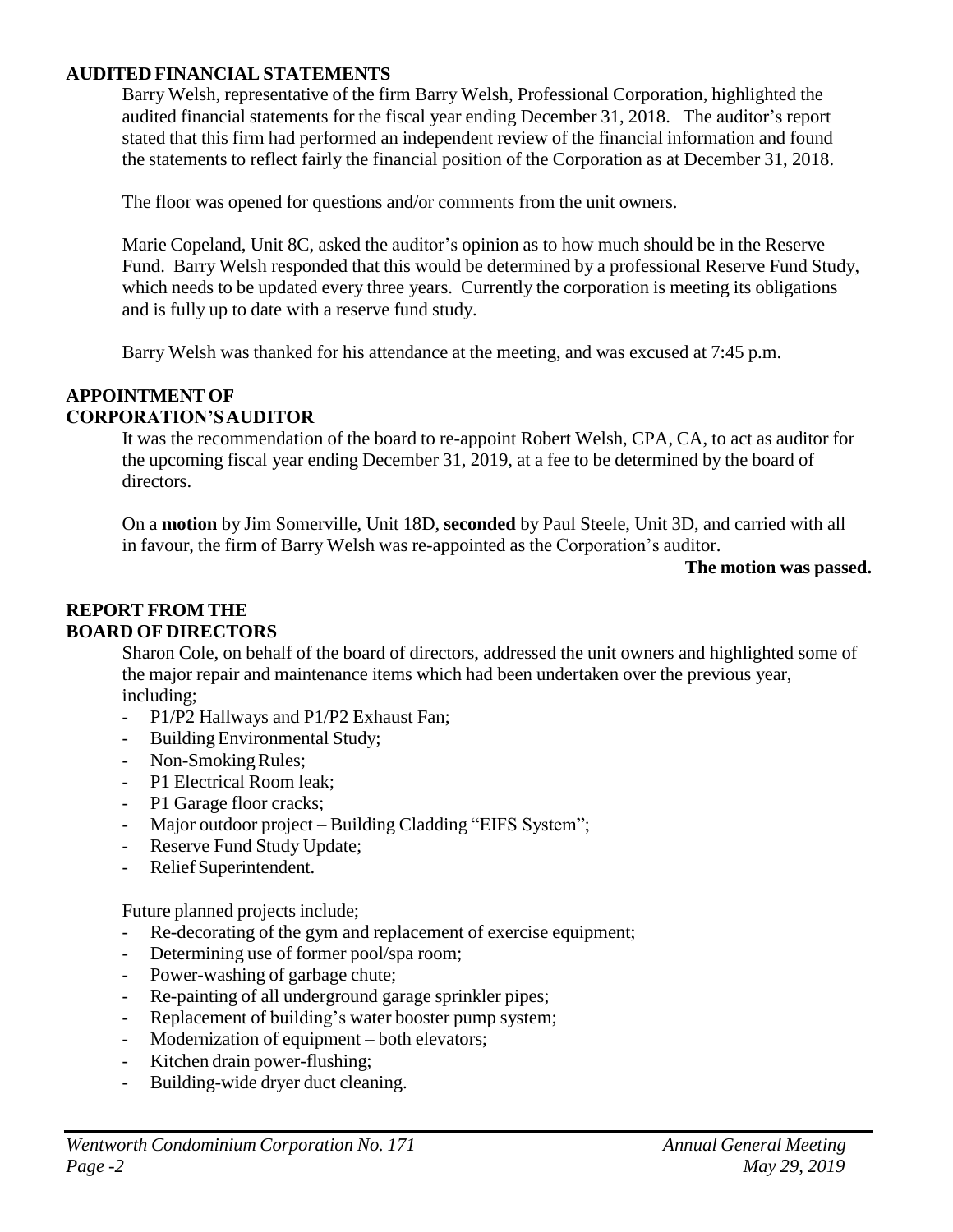The floor was opened for questions or comments.

Martin Povazan, Unit 2D, asked about the garage membrane, and recalled that only six years ago a special assessment of \$450,000.00 was levied for the parking areas. Sharon Cole noted that this had been for the parking garage deck. That work, which had been done in 2013, had a 2-year warranty which is now expired.

Paul Casuccio stated that there was an incident this spring, whereby water leaked down from the P1 floor onto a couple of vehicles parked in the P2 parking garage. Edison Engineers was consulted to perform a site inspection, during which, Andy Rocheleau stated that the underside of the garage entry trench drain was also in need of repair. Edison Engineers recommended that both maintenance items be addressed at the same time. Quotes were obtained, and the board of directors approved proceeding with these projects, which are scheduled to be done this summer. Paul Casuccio noted that the original garage ceiling membrane still needs to be replaced on the building's north, south and west sides, as they were not addressed in 2013.

Martin Povazan, Unit 2D, asked why the corporation's Reserve Fund Study was not adjusted to set funds aside for these projects. Paul Casuccio noted that the 30-year reserve fund plan does project expenses at specific times, however, additional repairs along the way cannot always be anticipated in advance such as P1 floor cracks, etc. due to building movement. The manager also stated that the P1 floor membrane is power-washed every year, and that the building superintendent notes any leaking that comes through at that time. Each year, floor repairs are subsequently made where leaks are confirmed. Paul Casuccio also stated that there was no knowledge of water entry into the building's pre-cast concrete walls until the results of the condition survey from Edison Engineers revealed this issue in 2018. As a result, this caused a short-fall in the reserve fund, which necessitated a special assessment.

Halia Koba, Unit 2A, asked why the recent theft from the bicycle lockers was not immediately communicated to the unit owners. Sharon Cole responded that the thefts were reported to the police, and the camera footage was given to the police. The point of entry was repaired immediately, and notices were posted within two business days of the incident.

Marie Copeland, Unit 8C, asked for clarification on the additional \$275,000 expenses that Sharon Cole had referred to, over and above the amount initially contracted to Maresco Limited. Sharon Cole noted that this was for an elastomeric finish coating to be applied at all penthouse terrace walls, all 140 balcony ceilings, and to the outside parking lot perimeter wall. In addition, all inner-face areas of the concrete balcony wall guards will have a stucco-like finish applied to them. The \$275,000 also includes HST and provision for additional engineering fees.

Marie Copeland, Unit 8C, asked how long the corporation's solicitor has been retained. It was responded that Michelle Kelly from the firm of Robson Carpenter, LLP, was retained 18 months ago. Marie Copeland asked why the previous legal firm of SimpsonWigle Law was changed. Sharon Cole answered that SimpsonWigle Law had informed the corporation that they no longer wished to do business with the corporation. Marie Copeland stated that she had spoken with this previous law firm and that is not the reason that they told her. Marie Copeland declined to state the reason that was told to her by SimpsonWigle.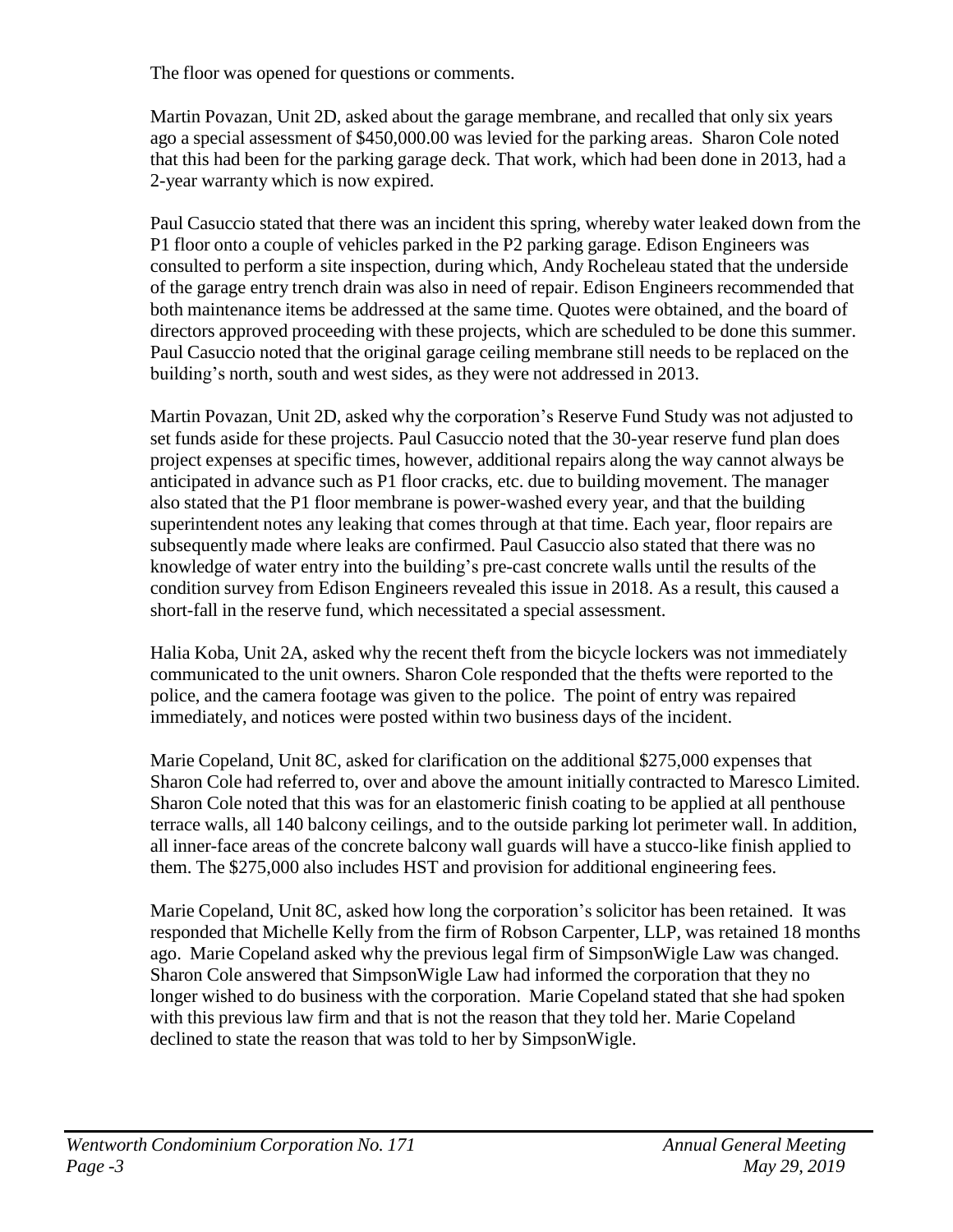Martin Povazan, Unit 2D, recalled that Wilson Blanchard, the previous management company, had supplied two property managers, who had not appeared to have sufficient experience. At that time approximately \$320,000 was spent on caulking. Sharon Cole responded that only a portion of that year's reserve expense related to caulking repair work and that more than half of the amount spent that year was to do major restoration work on several balconies after large chunks of the building concrete had fallen to the ground.

Elizabeth Parsons, Unit 17E, referred to the February  $26<sup>th</sup>$  Borrowing By-Law meeting, and asked why the unit owners were not given more time to make this decision. Paul Casuccio noted that in hindsight, the timeline of the scope of work, the contracts lined up which had deadlines, etc. that did not allow for more time before the EIFS project start date. That is why the board is holding another meeting next month in June, for the sole purpose of discussing the Reserve Fund and various cash flow scenarios.

Jane Douglas, Unit 20A, stated that when she was on the board there was a regular newsletter and suggested that a volunteer committee be formed to prepare a bi-monthly newsletter, which would be approved by the board before it was published. Jane Douglas volunteered to assist in this regard.

Paul Bentley, Unit 12C, suggested that a corporation website be formed, where unit owners can publish pictures, or write blog posts, etc. Paul Bentley, Unit 12C, and Alaric Dennis, Unit 7A, volunteered to assist.

Elizabeth Parsons, Unit 17E, stated that there is already an owners' website under construction.

Frank Rosenberg, Unit 4C, asked how many absentee owners there are in the building. The property manager responded that 14 owners are off-site. Secondly, Mr. Rosenberg asked about the upcoming elevator upgrades, and asked if these are government requirements. Paul Casuccio noted that this is regular maintenance work due to the elevators coming to the end of their useful life and is factored into the Reserve Fund Study.

Marie Copeland, Unit 8C, asked how much the failed caulking cost the corporation. Sharon Cole responded that the caulking did not "fail", however in areas where isolated problem areas were stripped and replaced, leaks continued to come in, possibly from different areas. Now a more complete replacement is being done on the eastern side of the building.

Len Tokey, Unit 11B, noted that the real problem has been leaks over the past several years, and the condition assessment report from Edison Engineering addressed it. The previous engineering company also addressed it, although in a piecemeal fashion. The problem was with the caulking, not the concrete. Why, with an engineering report that gave you four options did you choose to bring Option 4 to the owners, and proceed with Option 3? Why did you not bring this to the owners for discussion? Why did you not give the engineering report to the unit owners for a town hall meeting? Michelle Kelly responded that the governance of the corporation, including the making of major decisions, is delegated to the board of directors who are elected by the unit owners. The Condominium Act does not limit the board to a spending threshold, when acting prudently.

Mary Helen Rosenberg, Unit 4C, asked if the unit owners can have information prior to the June meeting. The board agreed that this will happen.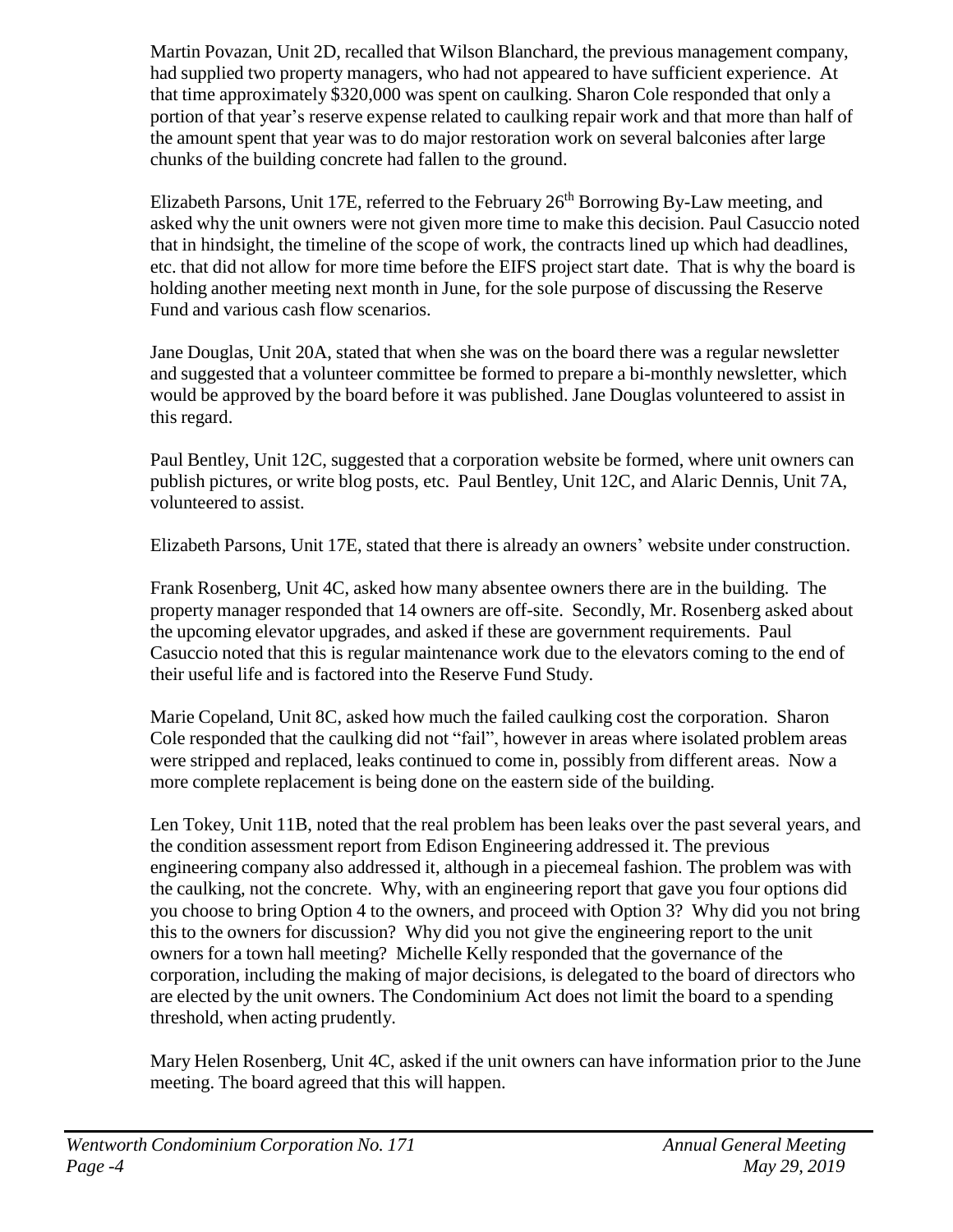Jim Somerville, Unit 18D, stated that problems from the past are in the past, and we need to look forward to the future now.

Estrelia NonChomm, Unit 3C, stated that in her opinion, the project is not proceeding very well – it appears that the contractors are working when weather conditions are showing humidity levels of 97% and 100%. She has tracked the humidity levels on the days that the work is being done and has been taking pictures and videos to document this. Piles of styro-foam have been left in the parking lot and have gotten wet with the weather conditions. The property manager will check with the engineers on this point and encouraged any unit owners who have similar concerns to bring it to the attention of the property manager immediately.

Jim Somerville, Unit 18D, asked about the status of the pool/gym area. The board has not yet made decisions on equipment purchases due to a lack of time with the ongoing building exterior project.

# **ELECTION OF DIRECTORS**

Michelle Kelly and Mark O'Connor, along with Margot Casuccio, were appointed to act as scrutineers for the upcoming election.

Paul Casuccio noted that there were two positions available on the Board, as the terms currently held by Vincie Travale, (1-year remaining) and Sharon Cole, (3-year term), will be expiring at today's meeting. Vincie Travale and Sharon Cole were sincerely thanked for their contributions and efforts on the board over the past years.

It was noted that new government legislations relating to condominiums stipulate that any individual who wishes to sit on a condominium board of directors must complete on-line training within six months of being elected.

Paul Casuccio noted that four nominations had been received prior to the meeting:

- 1. Sharon Cole
- 2. Kope Nastos
- 3. Bill Siudak
- 4. Jim Somerville

The floor was opened for any additional nominations. There were none.

On a motion by Len Tokey, Unit 11B, seconded by Marie Copeland, Unit 8C, the floor was closed for further nominations.

Each of the nominees introduced themselves to the unit owner body, and the ballots were cast.

The result of the ballot vote:

- 1. Kope Nastos 3-year term
- 2. Bill Siudak 1-year term